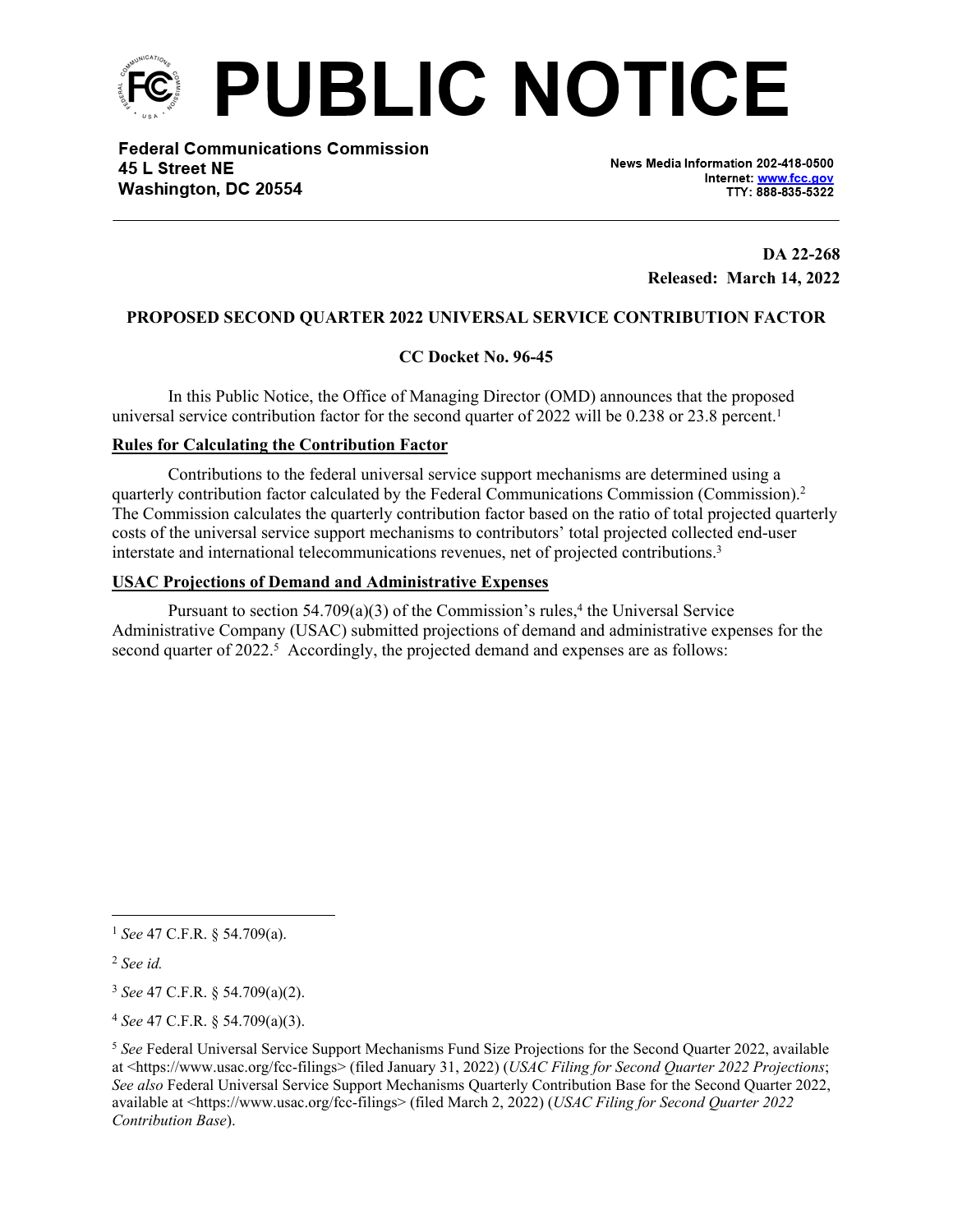| Program Demand                 | Projected<br>Program<br>Support | Admin.<br>Expenses | Application of<br>True-Ups $\&$<br>Adjustments | <b>Total Program</b><br>Collection<br>(Revenue)<br>Requirement) |
|--------------------------------|---------------------------------|--------------------|------------------------------------------------|-----------------------------------------------------------------|
| Schools and Libraries          | 573.39                          | 19.26              | (29.43)                                        | 563.22                                                          |
| Rural Health Care <sup>6</sup> |                                 | $\theta$           | (7.62)                                         | (7.62)                                                          |
| High-Cost                      | 999.62                          | 15.25              | (134.73)                                       | 880.14                                                          |
| Lifeline                       | 277.76                          | 15.69              | (72.98)                                        | 220.47                                                          |
| <b>Connected Care</b>          | 8.33                            | 0.07               | 0.59                                           | 7.81                                                            |
| TOTAL                          | 1,859.10                        | 50.27              | (245.35)                                       | 1,664.02                                                        |

(\$ millions)

### **USAC Projections of Industry Revenues**

USAC submitted projected collected end-user telecommunications revenues for April 2022 through June 2022 based on information contained in the Second Quarter 2022 Telecommunications Reporting Worksheet (FCC Form 499-Q).<sup>7</sup> The amount is as follows:

Total Projected Collected Interstate and International End-User Telecommunications Revenues for Second Quarter 2022: \$8.751403 billion.

### **Adjusted Contribution Base**

To determine the quarterly contribution base, we decrease the second quarter 2022 estimate of projected collected interstate and international end-user telecommunications revenues by the projected revenue requirement to account for circularity and decrease the result by one percent to account for uncollectible contributions. Accordingly, the quarterly contribution base for the second quarter of 2022 is as follows:

Adjusted Quarterly Contribution Base for Universal Service Support Mechanism

(Second Quarter 2022 Revenues - Projected Revenue Requirement) \* (100% - 1%)

 $=$  (\$8.751403 billion – \$1.664020 billion) \* 0.99

=\$7.016509 billion.

## **Unadjusted Contribution Factor**

Using the above-described adjusted contribution base and the total program collection (revenue requirement) from the table above, the proposed unadjusted contribution factor for the second quarter of 2022 is as follows:

<sup>6</sup> \$153 million projected program demand for Rural Health Care was funded with available funds rolled forward from prior years' collections. Rural Health Care administrative costs of \$7.82 million are funded within the program cap. *See* Federal Universal Service Support Mechanisms Fund Size Projections for the Second Quarter 2022, available at http://www.usac.org/fcc-filings> (filed January 31, 2022) (*USAC Filing for Second Quarter 2022 Projections)*.

<sup>7</sup>  *USAC Filing for Second Quarter 2022 Contribution Base* at 4.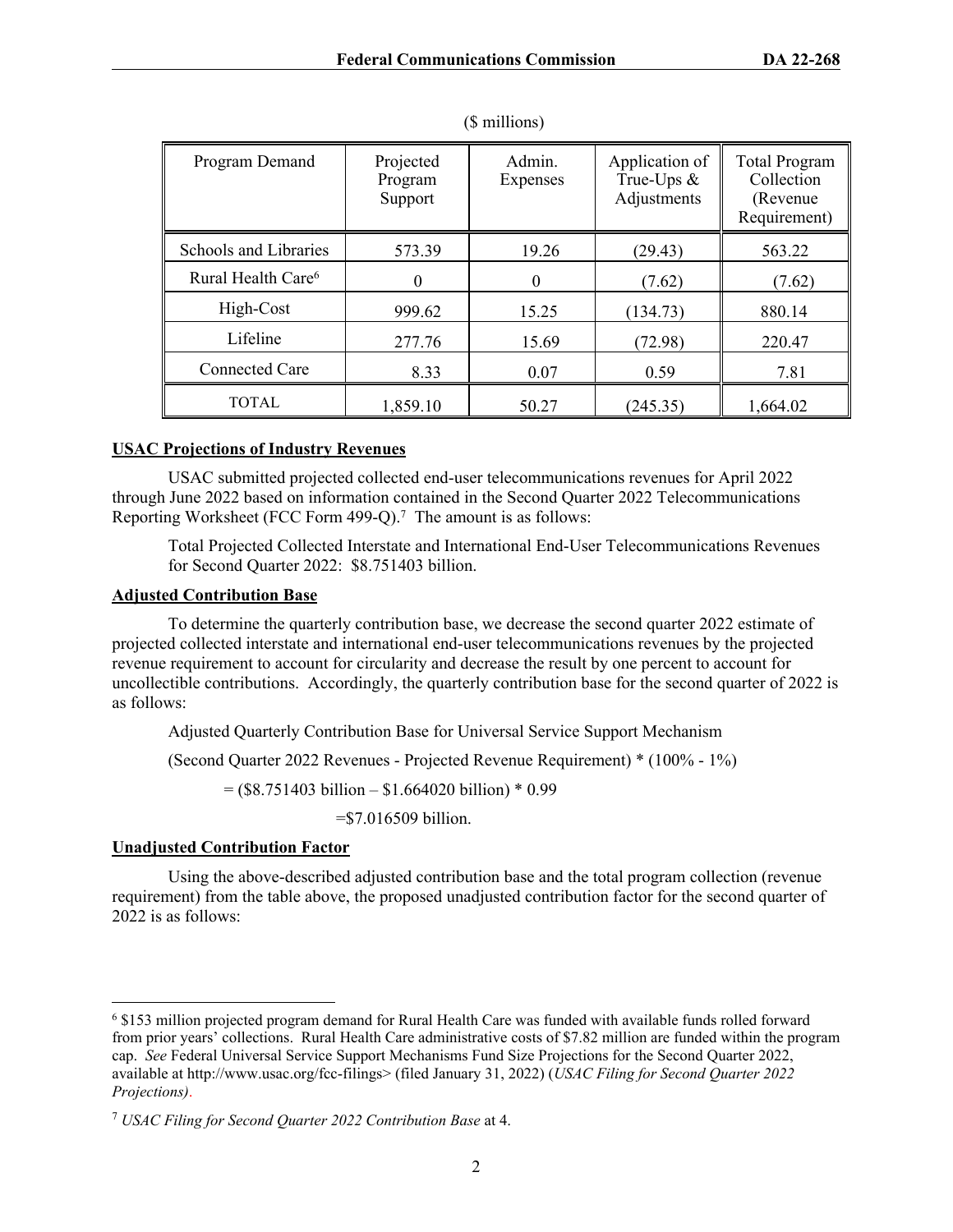Contribution Factor for Universal Service Support Mechanisms

Total Program Collection / Adjusted Quarterly Contribution Base

=\$1.664020 billion / \$7.016509 billion

 $=0.237158$ 

### **Unadjusted Circularity Factor**

USAC will reduce each provider's contribution obligation by a circularity discount approximating the provider's contributions in the upcoming quarter. Accordingly, the proposed unadjusted circularity factor for the second quarter of 2022 is as follows:

Unadjusted Circularity Factor for Universal Service Support Mechanisms

= Total Program Collection / Projected Second Quarter 2022 Revenues  $=$  \$1.664020 billion / \$8.751403 billion  $= 0.190143$ 

### **Proposed Contribution Factor**

The Commission has directed OMD to announce the contribution factor as a percentage rounded up to the nearest tenth of one percent.<sup>8</sup> Accordingly, the proposed contribution factor for the second quarter of 2022 is as follows:

23.8%

### **Proposed Circularity Discount Factor**

The Commission also has directed OMD to account for contribution factor rounding when calculating the circularity discount factor.<sup>9</sup> Accordingly, the proposed circularity factor for the second quarter of 2022 is as follows:

0.193009<sup>10</sup>

### **Conclusion**

If the Commission takes no action regarding the projections of demand and administrative expenses and the proposed contribution factor within the 14-day period following release of this Public Notice, they shall be deemed approved by the Commission.<sup>11</sup> USAC shall use the contribution factor to calculate universal service contributions for the second quarter of 2022. USAC will reduce each provider's contribution obligation by a circularity discount approximating the provider's contributions in the upcoming quarter.<sup>12</sup> USAC includes contribution obligations less the circularity discount in invoices

9 *Id*.

<sup>8</sup> *See Federal-State Joint Board on Universal Service, 1998 Biennial Regulatory Review – Streamlined Contributor Reporting Requirements Associated with Administration of Telecommunications Relay Service, North American Numbering Plan, Local Number Portability, and Universal Service Support Mechanisms, Telecommunications Services for Individuals with Hearing and Speech Disabilities, and the Americans with Disabilities Act of 1990, Administration of the North American Numbering Plan and North American Numbering Plan Cost Recovery Contribution Factor and Fund Size, Number Resource Optimization, Telephone Number Portability, Truth-in-Billing and Billing Format*, CC Docket Nos. 96-45, 98-171, 90-571, 92-237, 99-200, 95-116, 98-170, Order and Second Order on Reconsideration, 18 FCC Rcd 4818, 4826, para. 22 (2003) (*Second Order on Reconsideration)*.

<sup>&</sup>lt;sup>10</sup> The proposed circularity discount factor =  $1 +$  [(unadjusted circularity discount factor – 1) \* (unadjusted contribution factor / proposed contribution factor)]. The proposed circularity discount factor is calculated in a spreadsheet program, which means that internal calculations are made with more than 15 decimal places.

<sup>11</sup> *See* 47 C.F.R. § 54.709(a)(3).